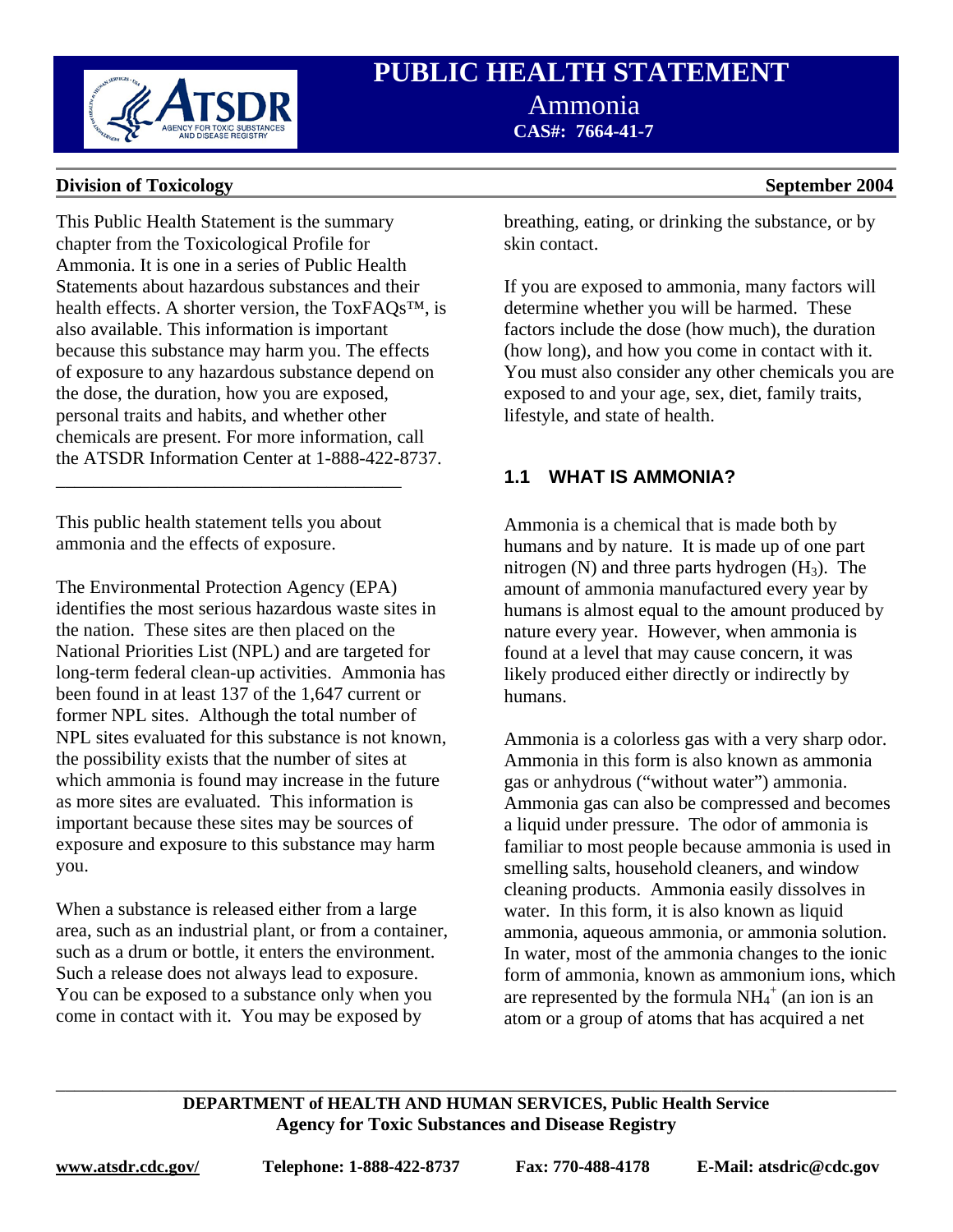

electric charge by gaining or losing one or more electrons). Ammonium ions are not gaseous and have no odor. Ammonia and ammonium ions can change back and forth in water. In wells, rivers, lakes, and wet soils, the ammonium form is the most common. Ammonia can also be combined with other substances to form ammonium compounds, including salts such as ammonium chloride, ammonium sulfate, ammonium nitrate, and others.

Ammonia is very important to plant, animal, and human life. It is found in water, soil, and air, and is a source of much needed nitrogen for plants and animals. Most of the ammonia in the environment comes from the natural breakdown of manure and dead plants and animals.

Eighty percent of all manufactured ammonia is used as fertilizer. A third of this is applied directly to soil as pure ammonia. The rest is used to make other fertilizers that contain ammonium compounds, usually ammonium salts. These fertilizers are used to provide nitrogen to plants. Ammonia is also used to manufacture synthetic fibers, plastics, and explosives. Many cleaning products also contain ammonia in the form of ammonium ions.

# **1.2 WHAT HAPPENS TO AMMONIA WHEN IT ENTERS THE ENVIRONMENT?**

Since ammonia occurs naturally in the environment, we are regularly exposed to low levels of ammonia in air, soil, and water. Ammonia exists naturally in the air at levels between 1 and 5 parts in a billion parts of air (ppb). It is commonly found in rainwater. The ammonia levels in rivers and bays

are usually less than 6 parts per million (ppm; 6 ppm=6,000 ppb). Soil typically contains about 1–5 ppm of ammonia. The levels of ammonia vary throughout the day, as well as from season to season. Generally, ammonia levels are highest in the summer and spring. Ammonia is essential for mammals and is necessary for making DNA, RNA, and proteins. It also plays a part in maintaining acid-base balance in tissues of mammals.

Ammonia does not last very long in the environment. Because it is recycled naturally, nature has many ways of incorporating and transforming ammonia. In soil or water, plants and microorganisms rapidly take up ammonia. After fertilizer containing ammonia is applied to soil, the amount of ammonia in that soil decreases to low levels in a few days. In the air, ammonia will last about 1 week.

Ammonia has been found in air, soil, and water samples at hazardous waste sites. In the air near hazardous waste sites, ammonia can be found as a gas. Ammonia can also be found dissolved in ponds or other bodies of water at a waste site. Ammonia can be found attached to soil particles at hazardous waste sites. The average concentration of ammonia reported at hazardous waste sites ranges from 1 to 1,000 ppm in soil samples and up to 16 ppm in water samples.

# **1.3 HOW MIGHT I BE EXPOSED TO AMMONIA?**

Ammonia is naturally produced and used by all mammals in their normal metabolism. Ammonia is produced within a person's body each day. Most of

**DEPARTMENT of HEALTH AND HUMAN SERVICES, Public Health Service Agency for Toxic Substances and Disease Registry** 

\_\_\_\_\_\_\_\_\_\_\_\_\_\_\_\_\_\_\_\_\_\_\_\_\_\_\_\_\_\_\_\_\_\_\_\_\_\_\_\_\_\_\_\_\_\_\_\_\_\_\_\_\_\_\_\_\_\_\_\_\_\_\_\_\_\_\_\_\_\_\_\_\_\_\_\_\_\_\_\_\_\_\_\_\_\_\_\_\_\_

**www.atsdr.cdc.gov/ Telephone: 1-888-422-8737 Fax: 770-488-4178 E-Mail: atsdric@cdc.gov**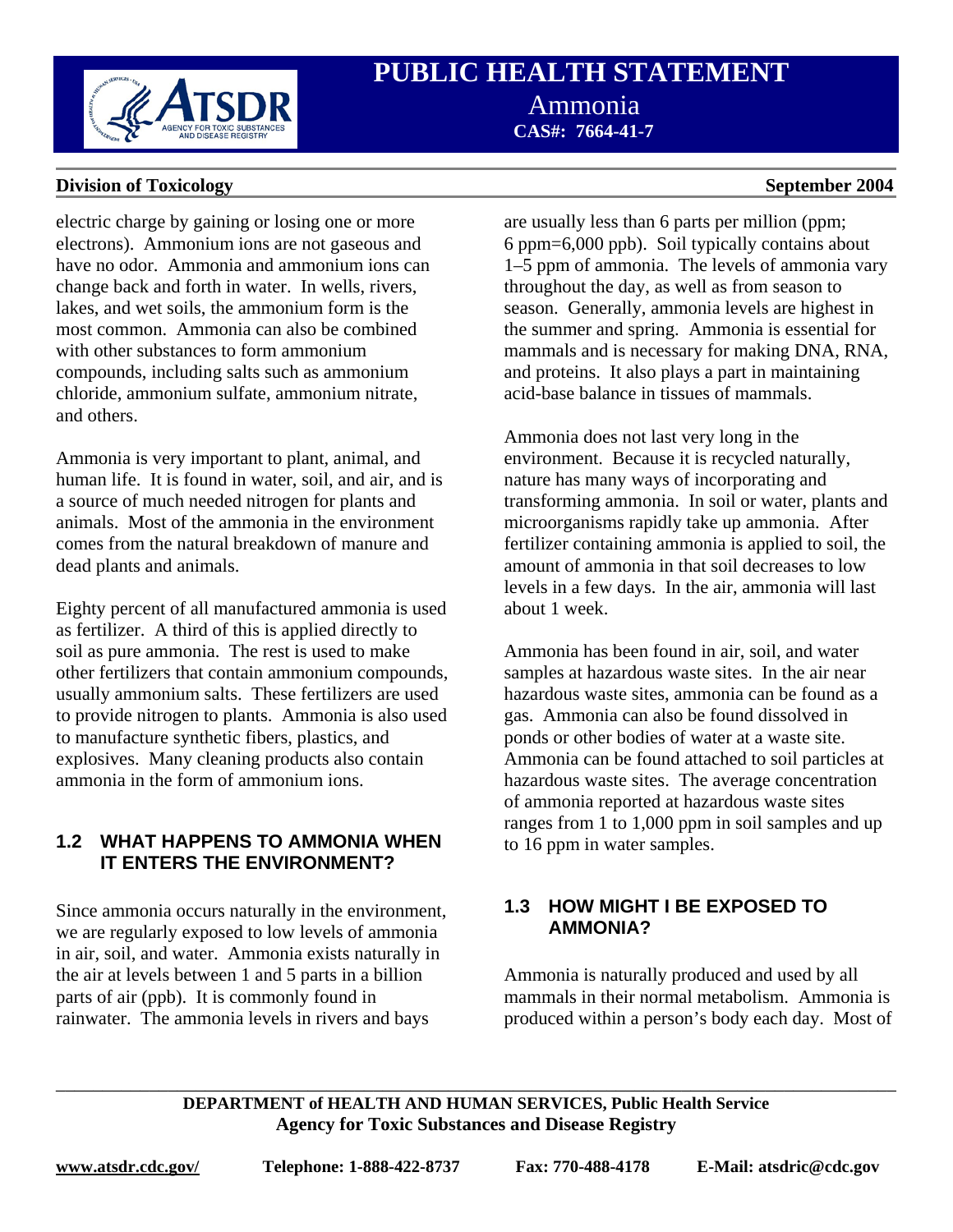

this ammonia is produced by organs and tissues, but some is produced by bacteria living inside our intestines.

Ammonia is found naturally in the environment. You may be exposed to ammonia by breathing air, eating food, or drinking water that contains it, or through skin contact with ammonia or ammonium compounds. Exposure to ammonia in the environment is most likely to occur by breathing in ammonia that has been released into the air.

Ammonia has a very strong odor that is irritating and that you can smell when it is in the air at a level higher than 5 ppm. Therefore, you will probably smell ammonia before you are exposed to a concentration that may harm you. Levels of ammonia in air that cause serious effects in people are much higher than levels you would normally be exposed to at home or work. However, low levels of ammonia may harm some people with asthma and other sensitive individuals.

You can taste ammonia in water at levels of about 35 ppm. Lower levels than this occur naturally in food and water. Swallowing even small amounts of liquid ammonia in your household cleaner might cause burns in your mouth and throat. A few drops of liquid ammonia on the skin or in the eyes will cause burns and open sores if not washed away quickly. Exposure to larger amounts of liquid ammonia or ammonium ion in the eyes causes severe eye burns and can lead to blindness.

Outdoors, you may be exposed to high levels of ammonia gas in air from leaks and spills at production plants and storage facilities, and from pipelines, tank trucks, railcars, ships, and barges that transport ammonia. Higher levels of ammonia in air may occur when fertilizer with ammonia or ammonium compounds is applied to farm fields. After fertilizer is applied, the concentration of ammonia in soil can be more than 3,000 ppm; however, these levels decrease rapidly over a few days.

Indoors, you may be exposed to ammonia while using household products that contain ammonia. Some of these products are ammonia-cleaning solutions, window cleaners, floor waxes, and smelling salts.

Household and industrial cleaning solutions may contain ammonia, and use of these products at home or work may lead to exposure to ammonia. Both types of ammonia cleaning solutions are made by adding ammonia gas to water to form liquid ammonia. Household ammonia cleaners typically contain lower levels of ammonia (between 5 and 10%) compared to industrial cleaning solutions, which can contain higher levels of ammonia (up to 25%).

Farmers can be exposed to ammonia when they work with or apply fertilizers containing ammonia to fields. Farmers, cattle ranchers, and people who raise other types of livestock and/or poultry can be exposed to ammonia from decaying manure. Some manufacturing processes also use ammonia. Some older refrigeration units used ammonia as the refrigerant.

\_\_\_\_\_\_\_\_\_\_\_\_\_\_\_\_\_\_\_\_\_\_\_\_\_\_\_\_\_\_\_\_\_\_\_\_\_\_\_\_\_\_\_\_\_\_\_\_\_\_\_\_\_\_\_\_\_\_\_\_\_\_\_\_\_\_\_\_\_\_\_\_\_\_\_\_\_\_\_\_\_\_\_\_\_\_\_\_\_\_

**www.atsdr.cdc.gov/ Telephone: 1-888-422-8737 Fax: 770-488-4178 E-Mail: atsdric@cdc.gov**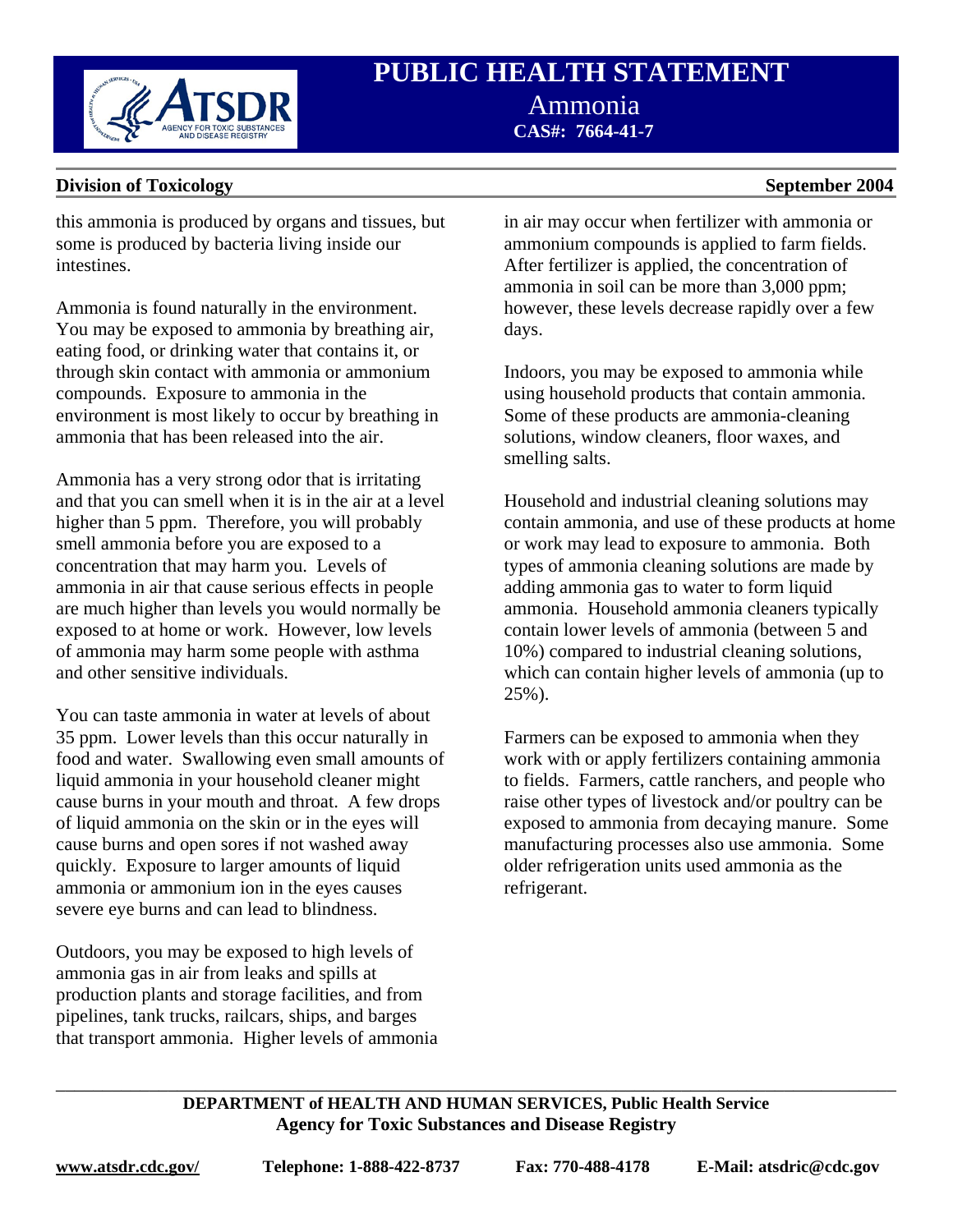

### **1.4 HOW CAN AMMONIA ENTER AND LEAVE MY BODY?**

Ammonia can enter your body if you breathe in ammonia gas or if you swallow water or food containing ammonium salts. If you spill a liquid containing ammonia on your skin, a small amount of ammonia might enter your body through your skin; however, more ammonia will probably enter as you breathe ammonia gas from the spilled ammonia. After you breathe in ammonia, you breathe most of it out again. The ammonia that is retained in the body is changed into ammonium compounds and carried throughout the body in seconds. If you swallow ammonia in food or water, it will get into your bloodstream and be carried throughout your body in seconds. Most of the ammonia that enters your body from food or water rapidly changes into other substances that will not harm you. The rest of this ammonia leaves your body in urine within a couple of days.

## **1.5 HOW CAN AMMONIA AFFECT MY HEALTH?**

Scientists use many tests to protect the public from harmful effects of toxic chemicals and to find ways for treating persons who have been harmed.

One way to learn whether a chemical will harm people is to determine how the body absorbs, uses, and releases the chemical. For some chemicals, animal testing may be necessary. Animal testing may also help identify health effects such as cancer or birth defects. Without laboratory animals, scientists would lose a basic method for getting information needed to make wise decisions that

protect public health. Scientists have the responsibility to treat research animals with care and compassion. Scientists must comply with strict animal care guidelines because laws today protect the welfare of research animals.

Ammonia is a corrosive substance and the main toxic effects are restricted to the sites of direct contact with ammonia (i.e., skin, eyes, respiratory tract, mouth, and digestive tract). For example, if you spilled a bottle of concentrated ammonia on the floor, you would smell a strong ammonia odor; you might cough, and your eyes might water because of irritation. If you were exposed to very high levels of ammonia, you would experience more harmful effects. For example, if you walked into a dense cloud of ammonia or if your skin comes in contact with concentrated ammonia, your skin, eyes, throat, or lungs may be severely burned. These burns might be serious enough to cause permanent blindness, lung disease, or death. Likewise, if you accidentally ate or drank concentrated ammonia, you might experience burns in your mouth, throat, and stomach. There is no evidence that ammonia causes cancer. Ammonia has not been classified for carcinogenic effects by EPA, the Department of Health and Human Services (DHHS), or the International Agency for Research on Cancer (IARC). Ammonia can also have beneficial effects, such as when it is used as a smelling salt. Certain ammonium salts have long been used in veterinary and human medicine.

**DEPARTMENT of HEALTH AND HUMAN SERVICES, Public Health Service Agency for Toxic Substances and Disease Registry**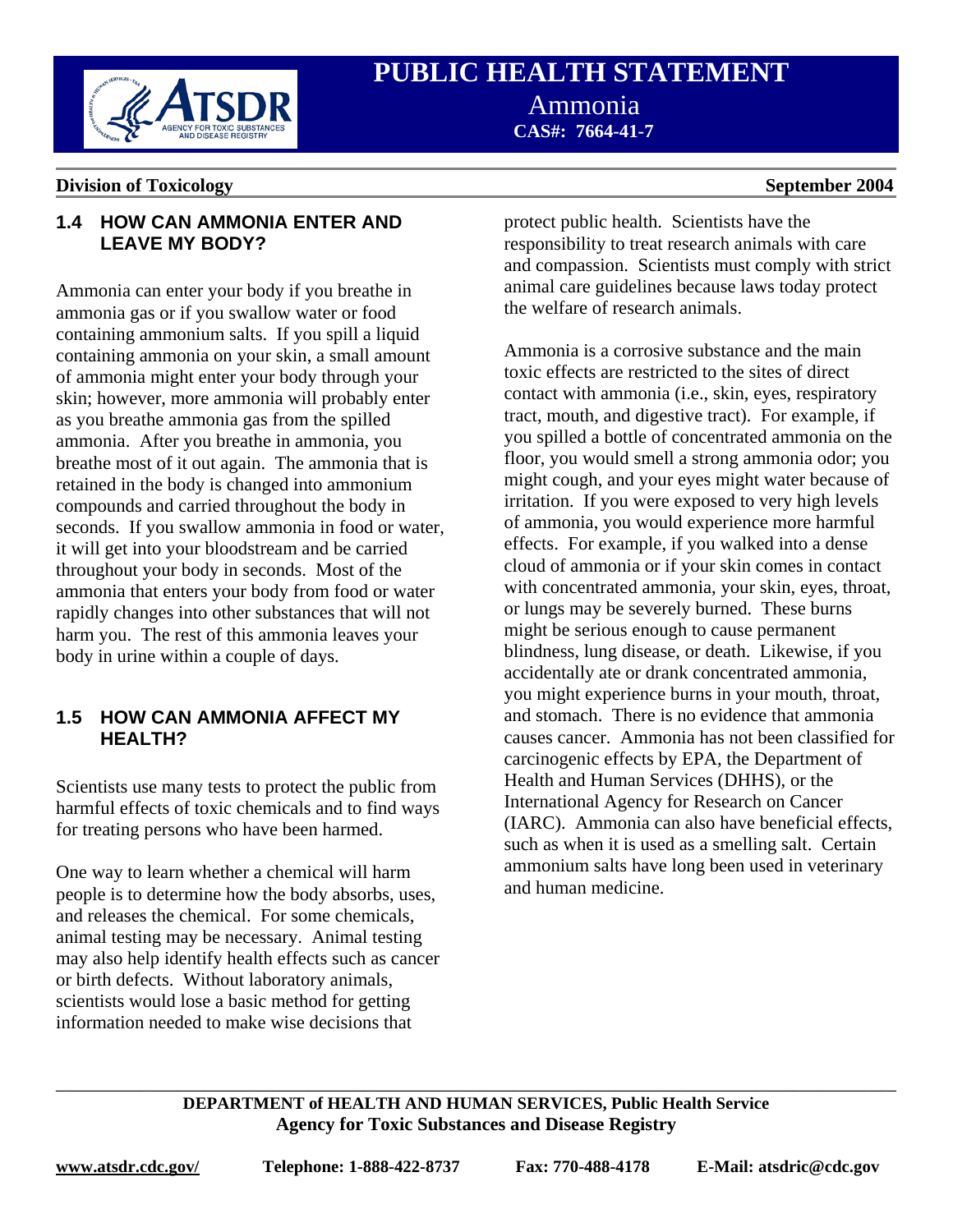

### **1.6 HOW CAN AMMONIA AFFECT CHILDREN?**

This section discusses potential health effects from exposures during the period from conception to maturity at 18 years of age in humans.

Children are less likely than adults to be exposed to concentrated ammonia because most exposures to concentrated ammonia occur in occupational settings. Children can still be exposed in the same way as adults to ammonia gas from spills or leaks from ammonia tanks or pipelines, especially on farms where it is used as a fertilizer. Children can also be exposed to dilute ammonia solutions from household cleaners containing ammonia.

The effects of ammonia on children are likely to be the same as for adults. Ammonia is an irritant and the solution and gas can cause burns of the skin, eyes, mouth, and lungs. If a spill occurs, children may be exposed to ammonia for a longer time than adults because they may not leave the area as quickly.

There is no evidence that exposure to the levels of ammonia found in the environment causes birth defects or other developmental effects. It is not known whether ammonia can be transferred from a pregnant mother to a developing fetus through the placenta or from a nursing mother to her offspring through breast milk. One study in animals showed that exposure of mothers to very high levels of ammonia during pregnancy caused their newborn offspring to be smaller than normal, but this occurred at levels of ammonia that also affected the mothers.

# **1.7 HOW CAN FAMILIES REDUCE THE RISK OF EXPOSURE TO AMMONIA?**

If your doctor finds that you have been exposed to significant amounts of ammonia, ask whether your children might also be exposed. Your doctor might need to ask your state health department to investigate.

You can reduce your risk of exposure to ammonia by carefully using household products and by avoiding areas where ammonia is used or produced. At home, you can reduce your risk of exposure to ammonia by careful handling of any household products that contain ammonia. For example, some cleaning products contain ammonia; so when you use them, you should be sure that rooms are adequately ventilated during the time you are using them. Avoid ammonia-containing products in glass bottles since breakage could lead to a serious exposure. You should wear proper clothing and eye protection, because ammonia can cause skin burns and damage eyes if it is splashed on them. To lower the risk of your children being exposed to ammonia, you should tell them to stay out of the room when you are using it. While use of ammonia by a child is not recommended, any use by a child should be closely supervised by an adult.

You can also reduce your risk of exposure to ammonia by avoiding areas where it is being used. Ammonia is used to fertilize crops, so you can lower your exposure to ammonia by avoiding these areas when it is being applied. You can also lower your exposure to ammonia by avoiding places where it is produced. Ammonia is found in many animal wastes, and it may be present in high concentrations in the air in livestock buildings. You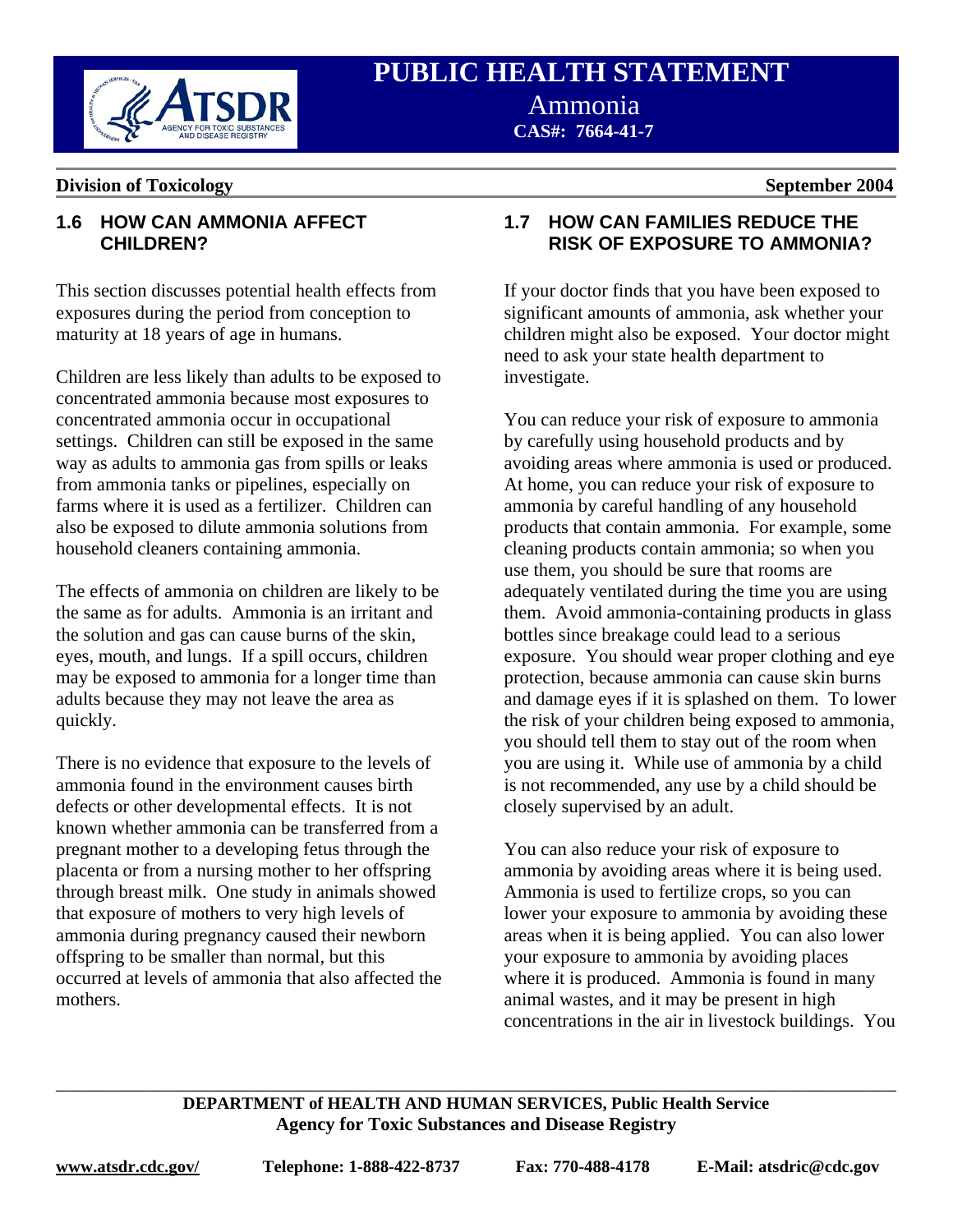

can lower your exposure to ammonia by avoiding these buildings, especially if large numbers of animals are inside.

If you are a worker who uses or applies ammonia for farming, you can reduce your exposure by using it according to the instructions and wearing proper clothing and protective gear. Be sure to follow all instructions and heed any warning statements.

# **1.8 IS THERE A MEDICAL TEST TO DETERMINE WHETHER I HAVE BEEN EXPOSED TO AMMONIA?**

There are tests that measure ammonia/ammonium ion in blood and urine; however, these tests would probably not tell you whether you have been exposed because ammonia is normally found in the body. If you were exposed to harmful amounts of ammonia, you would notice it immediately because of the strong, unpleasant, and irritating smell, the strong taste, and because of skin, eye, nose, or throat irritation.

# **1.9 WHAT RECOMMENDATIONS HAS THE FEDERAL GOVERNMENT MADE TO PROTECT HUMAN HEALTH?**

The federal government develops regulations and recommendations to protect public health. Regulations can be enforced by law. The EPA, the Occupational Safety and Health Administration (OSHA), and the Food and Drug Administration (FDA) are some federal agencies that develop regulations for toxic substances. Recommendations provide valuable guidelines to protect public health,

but cannot be enforced by law. The Agency for Toxic Substances and Disease Registry (ATSDR) and the National Institute for Occupational Safety and Health (NIOSH) are two federal organizations that develop recommendations for toxic substances.

Regulations and recommendations can be expressed as "not-to-exceed" levels, that is, levels of a toxic substance in air, water, soil, or food that do not exceed a critical value that is usually based on levels that affect animals; they are then adjusted to levels that will help protect humans. Sometimes these not-to-exceed levels differ among federal organizations because they used different exposure times (an 8-hour workday or a 24-hour day), different animal studies, or other factors.

Recommendations and regulations are also updated periodically as more information becomes available. For the most current information, check with the federal agency or organization that provides it. Some regulations and recommendations for ammonia include the following:

EPA regulates the ammonia content in waste water released by several industries. Any discharges or spills of ammonia of 100 pounds or more, or of ammonium salts of 1,000 or 5,000 pounds (depending upon the compound), must be reported to EPA.

Some restrictions have been placed on levels of ammonium salts allowable in processed foods. FDA states that the levels of ammonia and ammonium compounds normally found in food do not pose a health risk. Maximum allowable levels in processed foods are as follows: 0.04–3.2% ammonium bicarbonate in baked goods, grain, snack foods, and reconstituted vegetables; 2.0%

**DEPARTMENT of HEALTH AND HUMAN SERVICES, Public Health Service Agency for Toxic Substances and Disease Registry** 

\_\_\_\_\_\_\_\_\_\_\_\_\_\_\_\_\_\_\_\_\_\_\_\_\_\_\_\_\_\_\_\_\_\_\_\_\_\_\_\_\_\_\_\_\_\_\_\_\_\_\_\_\_\_\_\_\_\_\_\_\_\_\_\_\_\_\_\_\_\_\_\_\_\_\_\_\_\_\_\_\_\_\_\_\_\_\_\_\_\_

**www.atsdr.cdc.gov/ Telephone: 1-888-422-8737 Fax: 770-488-4178 E-Mail: atsdric@cdc.gov**